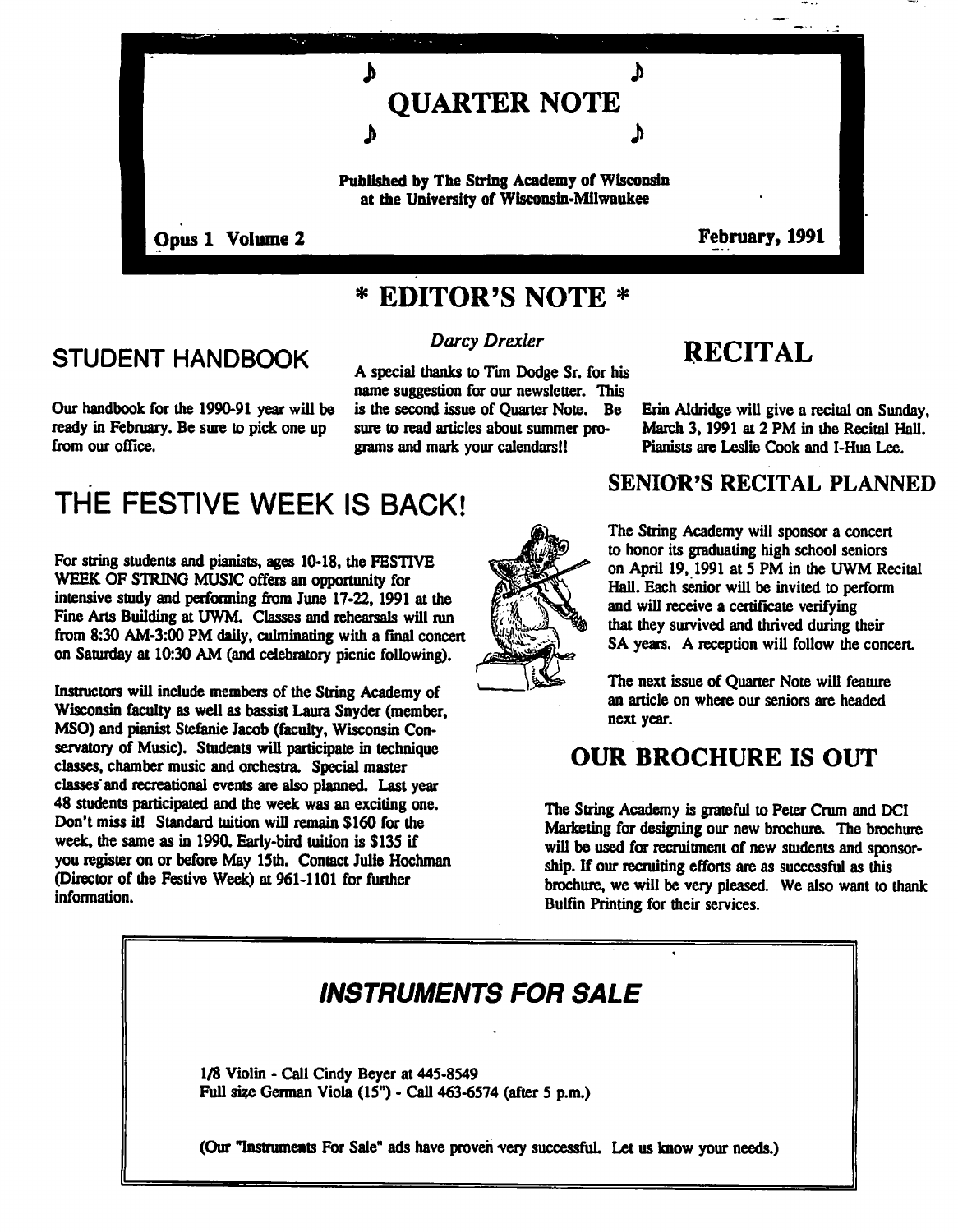## INTERVIEW WITH MIMI

#### by Erin Aldridge

For the past ten years, I have been a violin student of Mimi Zweig. As a student, I found over the years that I had questions about Mimi's experience and background that I had not had an opportunity to ask. Just a short while ago I finally had an opportunity to satisfy my curiosity. Here are some of the fascinating things I learned about Mimi.

- Q. How old were you when you started playing the violin?
- A. was eight years old.
- Q. What other instruments do you play?
- A. I play the piano, the whole family of recorders, the bassoon (When I was 10, I played for three months, but quit because the case was too heavy to carry to school) and the viola.
- Q. What colleges have you attended?
- A. I attended Syracuse University, The Manhattan School of Music, and the State of University of New York at Albany.
- Q. Who were your violin teachers?
- A. My first teacher was a painter. I studied with her for a few years and had a good time sight reading. When I was fifteen, I studied with Louis Krasner. He was my first artist teacher. Then I studied with Rafael Bronstein. He was a famous violin teacher, but passed away a few years ago. The rest of my teachers have been my students. When you teach, you learn from your students.
- Q. What made you decide to teach?
- A. In 1972, I went to watch a woman teach kids at the North Carolina School of the Arts. After that day I was hooked, and I have been teaching ever since.
- Q. What do you enjoy most about teaching?
- A. Watching the students make good progress, and the joys that come from music making and working with young people.
- Q. What do you enjoy most about the violin?
- A. Its beautiful tone.

As you can see from this interview, Mimi is an excellent teacher and a very special person. I know that I have learned a lot from her, and I continue to appreciate all the things that she shares with me.



#### PABST ARTIST TO GIVE CLASS AT SAW

The Pabst Artist Series has graciously provided for our students a masterclass with Frank Almond on March 16 at 1 PM. Mr. Almond has been a prize-winner in the Tchaikovsky Violin, Paganini Violin, Aspen Music and Juilliard School Compe titions. He has been a soloist with orchestras throughout the U.S., as well as in Europe. Mr. Almond, as student of Dorothy DeLay, attended the Juilliard School. Today, in addition to his performing activities, he is on the faculty of San Diego State University. Be sure to attend his concert at the Pabst on Tuesday, March 19, 8 PM.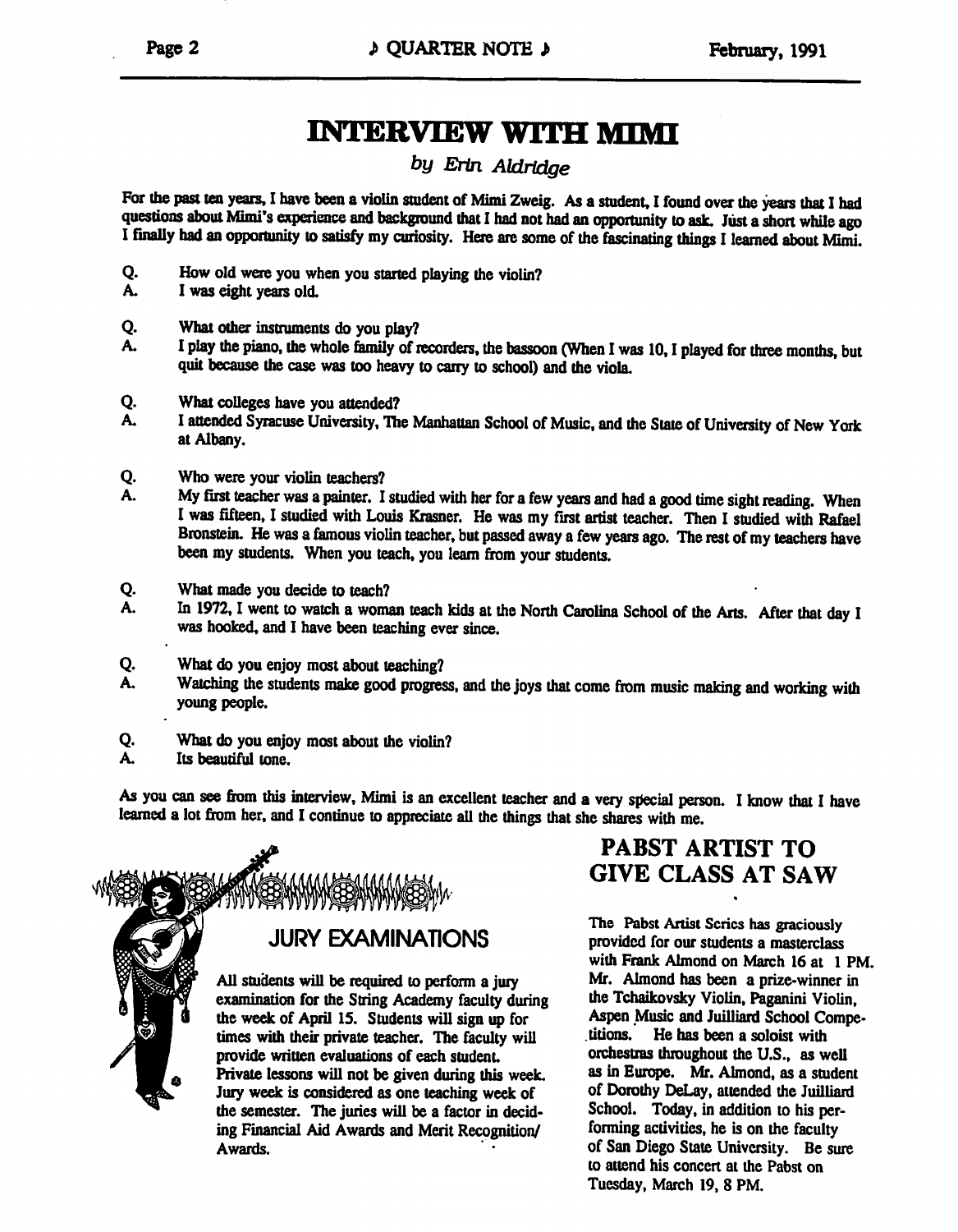

big THANK YOU to Dick Lincoln for the Quarter Note layout.

### FOR THE FIRST-YEAR PARENT

In the first article, we explored the important steps that a parent must follow to insure their child's healthy progress. Hopefully, all is going well. This issue will speak about the importance of your child's daily listening to early repertoire and interval tapes.

Developing one's ear for music is especially important when playing a stringed instrument. The daily work with repertoire and interval tapes is vital for several reasons:

- 1. Your child learns the early piece by ear correctly. When learning new repertoire on the instrument the child has the new piece in the ear.
- 2. Daily listening improves concentration.
- 3. Listening helps a child to recognize good intonation and search for a beautiful tone.
- 4. By listening to future repertoire, a child is already beginning the learning process for those pieces and is motivated to strive ahead.

Interval tapes reinforce the aural skills learned in the group lessons. Recognizing intervals is a key to musical understanding and good intonation. Plus it is fun. Great music is an inspiration for all ages. Expose your children to the "Great Masters" of classical music  $-$  Beethoven, Mozart, Bach and many others. Let your kids take you to some concerts.

#### THE STRING ACADEMY OF WISCONSIN FUNDRAISING CAMPAIGN

#### Mimi Zweig

dreams come with a price-tag.

Many other types of education are able to pay for them selves because classes are taught in large groups with one instructor. Music study can only be approached success fully with a one to one relationship between the student and teacher over a coarse of many years. Studying a musical instrument in school such as The String Academy affects fewer students in many ways rather than many students in fewer ways. Most music schools such as ours need to raise 25% of their annual budget from outside sources. We are fortunate that we need to raise only 13% of our total budget this year. We try to keep our expenses to a bare minimum. Our shortfall of 13% goes towards educating 180 students, providing teachers with salaries and benefits, running an office and purchasing all supplies, publicity costs, program expenses, mailings, scholarships and much more. We have dreams fcr the future, but all

Fundraising is a necessity for a non-profit music school.

I am confident that there is support in the community for the quality of work we are doing. We are raising money in three areas: grants, individual donors and Parent's Organ ization fund raising. To date we have received some very generous grants from the Milwaukee Board of Realtors Youth Foundation, Marquette Electronics Foundation and the Gardner Foundation. We have also received private donations. The Parent's Organization will become active in the next few months organizing the Annual Flower Sale and orchestrating "A Spring Celebration Fund Raising Concert" on May 8. All in all, we have received \$6,500 of donations and have until May IS to raise the remainder of our deficit

It is lots of work, and worth all the effort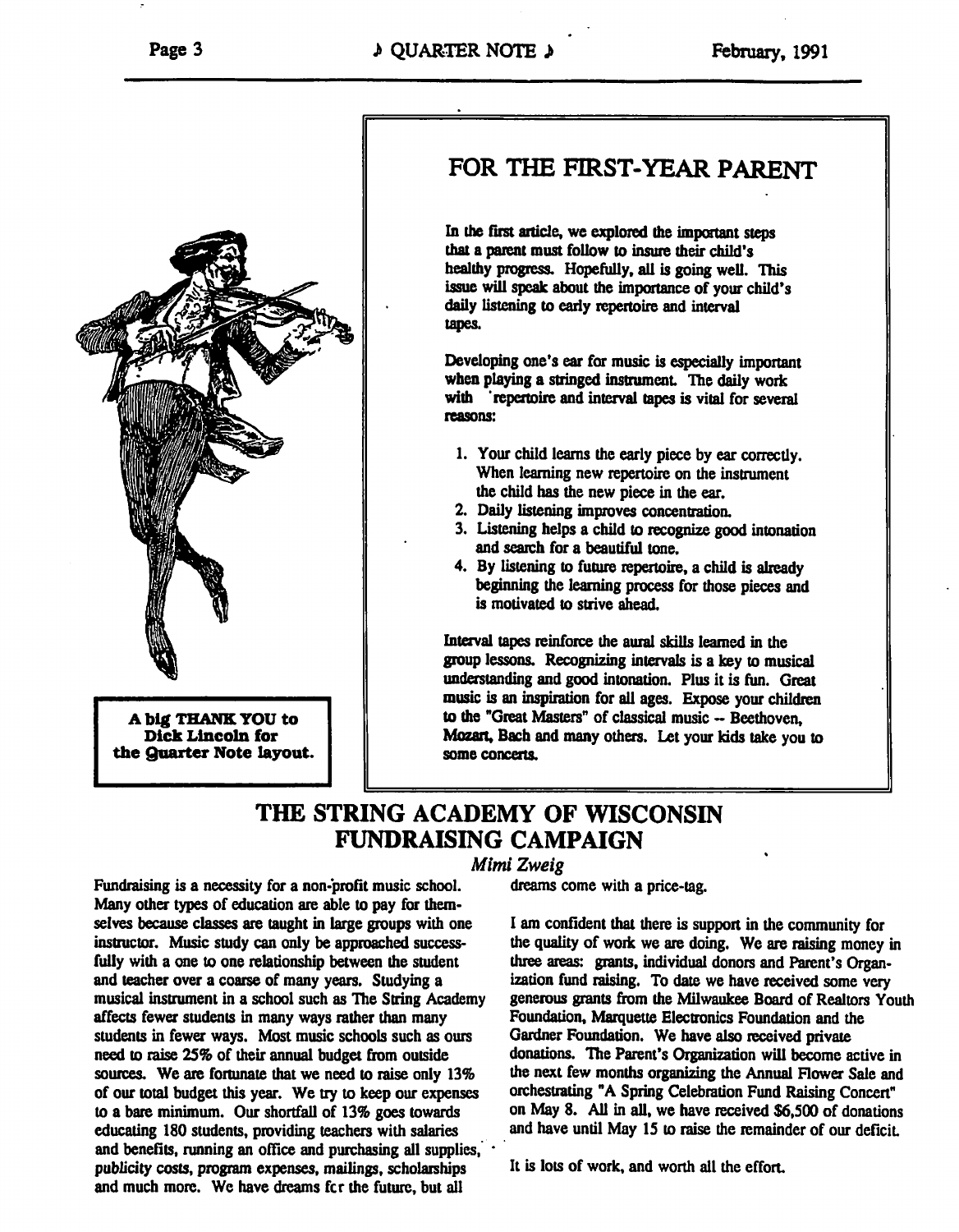### WHAT TO DO IN THE SUMMER-MUSIC CAMPS

by Mtmi Zweig

Summer study can be a very important part of a young person's education. It is a time to meet other serious music students, experience a different teaching environment and feel the joy and independence of learning without the constant supervision of a parent. (Sometimes, this is a relief for all.) There are many wonderful opportunities for study around the country when students are old enough, advanced enough and mature enough to leave home for one to eight weeks.

Summer music camps usually emphasize one aspect of music study. You can choose practice camps, chamber music camps, orchestra camps or combinations of all. One that is close to my heart (I am also its Director) is The String Academy at Indiana University. It stresses the importance of daily practice (4 hours/day) and chamber music. Indiana is one of the great music schools in the world, and its resources of artistic faculty (Josef Gingold, Janos Starker to name a few) provide master classes and inspiration for the students who attend. This is a 4 week session.

Interlochen is a famous orchestra summer camp. It is 8 weeks long, and days are filled with ensemble and orchestra playing. It is situated in a beautiful area of Michigan on a picturesque lake.

For students who are in high school and would like to do nothing but practice 5 hours a day, there is an excellent camp in New York State - Meadowmount. Meadowmount was Ivan Galamian's (probably the most famous violin teacher ever) camp for many years until he passed away a few years ago. His wife still runs this famous institution, and there are many good teachers from the east coast on the faculty.

Closer to home: Madeline Island Summer Festival is a three week camp with the emphasis on chamber music. The setting again is very beautiful, and there are Milwaukee Symphony musicians on staff.

Bonnie Greene has been running a Fiddle-Jazz-Classical Camp outside Milwaukee for the past few years. Located on Onaway Island at Waupaca, this one week camp is lots of fun. It takesplace the last week of June.

Ask you private teacher for more camp suggestions and information. Summer is great time to make GREAT strides.



#### MAY 8 "SPRING CELEBRATION BENEFIT CONCERT

May 8th is the date set for the "Spring Celebration Benefit Concert". Featured on this concert will be The String Academy Chamber Orchestra under the direction of James Przygocki, the  $1$  and  $2$  o'clock afternoon groups, and selected solos. The String Academy will honor a prominent member of the Milwaukee community who has been influential in promoting the arts.

The concert will take place in the UWM Recital Hall at 5:30 PM. A reception will follow in the Art Gallery of the Fine Arts Department. This event is being orchestrated by the Parent's Organization. Tickets for the concert will be \$25, \$50 and \$100. If you have people to add to our mailing list, or if you are interested in helping to organize this concert, please call Ruth Kapustin at 367-3016. We look forward to a very successful benefit.

### LOOKING FOR

The String Academy of Wisconsin is searching for a printing business that would be happy to print our pamphlets and bulletins for ideally very, very little. If you have any leads to such a source, please contact James Olsen in the office at 229-6121. Thank you!

#### HONORS RECITALS BIG SUCCESS

The String Academy presented their first series of Honors Recitals the weekend of January 12 and 13. Students selected to play were chosen from over ISO performances during semester I. The level of play ing was extremely high. All performances were pol ished and played with assurance and beauty. The music of Lalo, Sarasate, Telemann, Saint-Saens, Lully and many others was heard. The audience re sponded enthusiastically, and students and parents were-treated to lovely receptions organized by Mrs. Hsu and Mrs. Kim after the concerts.

The String Academy plans to present the outstanding performances of each semester in the Honors Recital Series.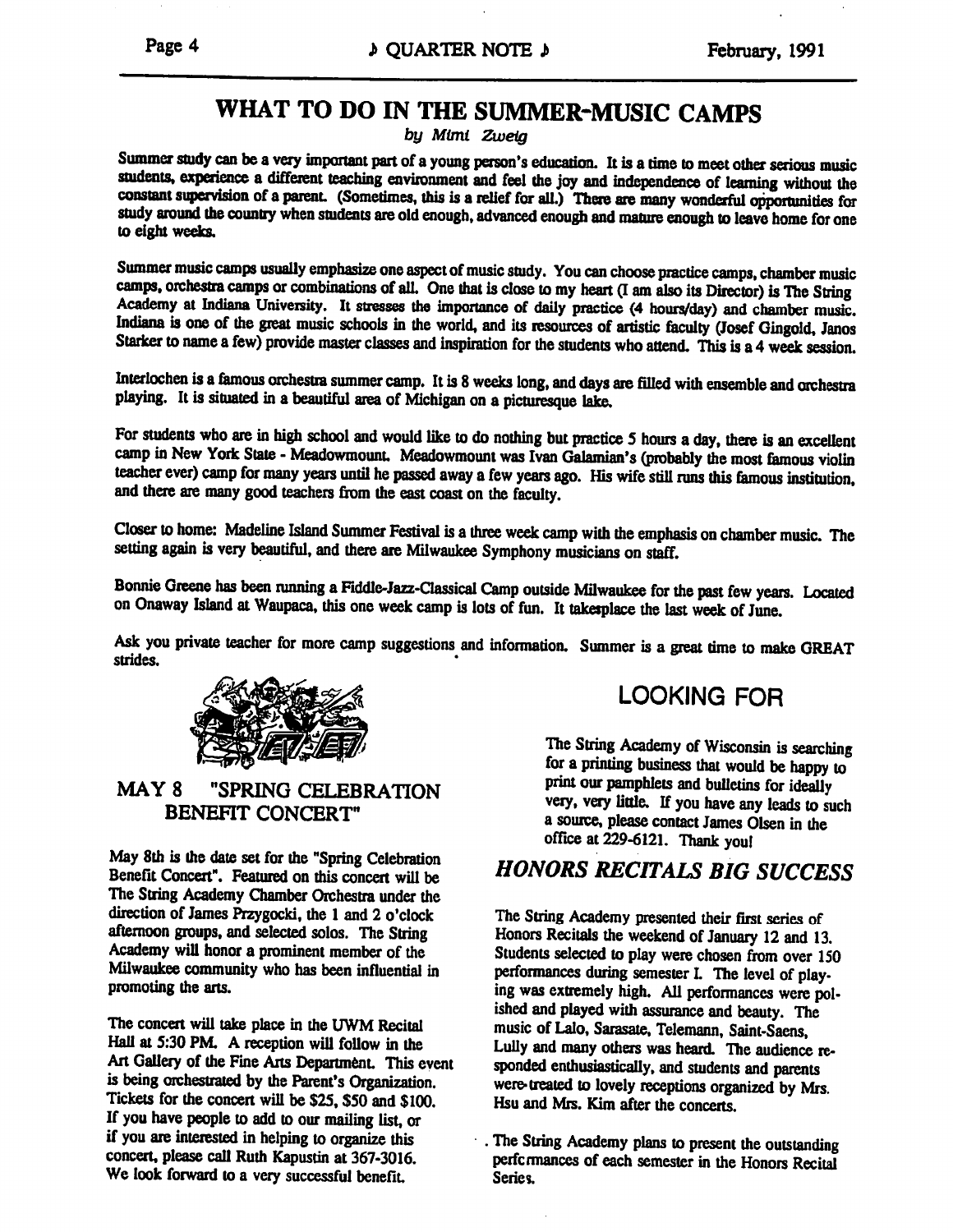#### Page 5  $\downarrow$  QUARTER NOTE  $\downarrow$  February, 1991

#### STRING ACADEMY BOARD OF DIRECTORS IN PLACE FOR <sup>1991</sup>

The selection of a Board of Directors, is one of the most important aspects of forming a new organization. One must look for people who share the same goals, have vision, energy, wisdom and are ready to 'jump into the fund-raising world. The people on the Board are like the legs of an octopus (and actually we are eight to date). The legs are dangling and stretching out in all directions of the community and sharing the common center. The Board helps to formulate policy and is ultimately the entity that will carry out the visions and dreams for the future.

Looking for board members is a long process that involves many discussions, phone calls, and personal meetings. One looks for people with different skills that are necessary in running a non-profit corporation.

The String Academy has a board comprised of eight enthusiastic people. John Austin, an original founding member from the law firm of Reinhart, Boerner, Van Deuren, Norris & Rieselbach, is the lawyer that negotiated our contract with UWM, wrote the application for our tax-exempt status (this involves much paperwork) and is our advisor on all legal matters. It turns out that he played the trumpet (and was a music major in college) in the Army Band in Germany during the 1970's.

Julilly Kohler is also a lawyer who worked at the DA's office and runs her own private practice. (She is currently on leave from her practice.) She fell in love with the students at a recital and has worked very hard to establish our network of supporters. She is a warm and wonderful person and I hope that all of you will have the chance to meet her.

Don Wallace, a realtor from First Realty, has been a music lover all of his life. He has a master's degree in social work (MSW) from the University of Wisconsin-Milwaukee and has made Milwaukee his home for many years. He has a special interest in supporting our program that provides training for our inner city youngsters.

Dr. Erwin Hirsch is no stranger to the String Academy. As a pianist, he has been a sonata partner with our students for the past few years. He is retired MD (formerly Dean of Students at the Medical College of Wisconsin) and has special interest in watching young people develop into enthusiastic and self-confident musicians and young adults.

Every year there will be a parent representative on the board. This year Astrid Beroukhim is taking this responsibility. She works as realtor with the Ogden Co. Astrid has limitless energy and knows the dedication our students have to their instruments. (Cyrus especially knows this.)

The board will also have one representative from the SAW faculty which will rotate on a yearly basis allowing all faculty members to be involved in the decision making process. This year our faculty representative is Sara Edgerton. Sara is one of our cello teachers and has been teaching in Milwaukee for 3 1/2 years. She came to Milwaukee from Cornell University where she completed her DMA in Music.

Jerry Homer is the violist of the Fine Arts Quartet and Professor of Music at UWM. He records and performs concerts throughout the world. He is very familiar with the workings of a music school and is in touch with musicians around the world. This years he is coaching the SAW String Quartet.

Mimi Zweig is the last member of the board. This year she is on sabbatical from Indiana University where she is Professor of Music. She is a tireless worker and determined that the String Academy will be a successful presence in Milwaukee which will enhance the level of string playing and develop the next generations of music lovers.

It is with regret that we announce that Daniel Kapustin has resigned from the board. He was the force behind the setting-up of SAW during the summer and early fall. It is because of his dedication and work that we are on sound footing and our future looks very bright.

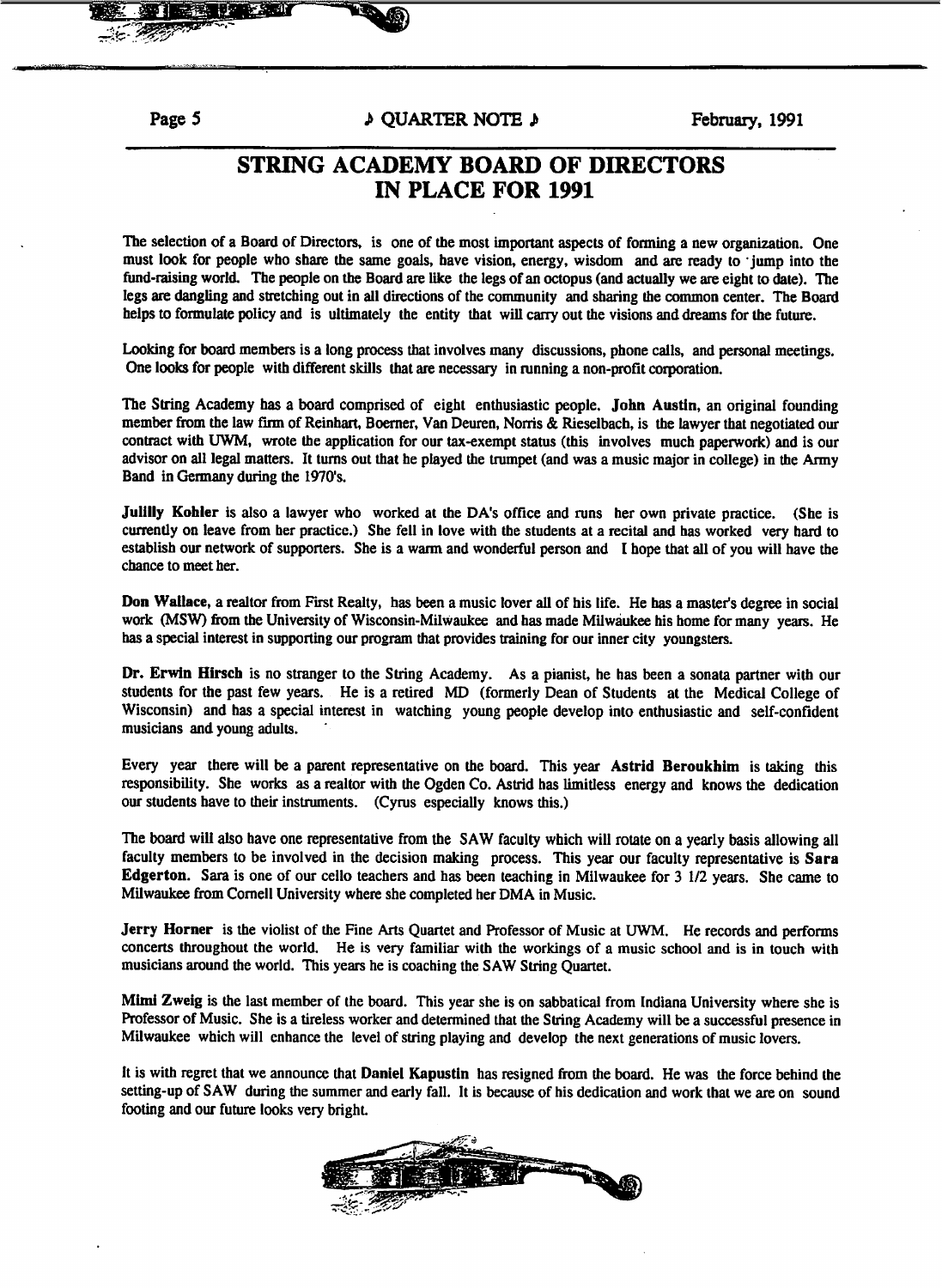### CARE FOR YOUR INSTRUMENT

String instruments are designed to be very sturdy, but remember they are made of very thin wood and delicate varnish. One can never forget that they must be treated with care. Observing the following points will help insure a long and healthy life for you instrument.

Always leave your instrument in the case when not in use, and remember to latch the case. Cello cases are best left resting on their sides, for when leaving them upright the chances of them falling over and causing damage to the instrument is much greater.

Wooden instruments are susceptible to weather changes (i.e. extreme temperature and humidity fluctuations). To avoid trouble, never put a case in a car trunk. In summer heat, the trunk temperature can run quite high - hot enough to melt varnish, loosen glue, and cause cracks. It is also best to avoid placing a case on a car's back window ledge where the direct sunlight can be intense. In winter, one must guard against the extreme cold and dryness. The wood can become very brittle and possibly crack.

Lack of humidity can also cause cracks in your instruments. Having a humidifier in your home is important as well as using Dampits (these can be found at music stores) in your instruments.

In addition to maintaining moderate temperatures, keeping an instrument clean helps insure its well being. Good string instruments varnish is quite delicate and soft, so it is wise to leave the "proper" cleaning to your violin repair person. The use of a wrong cleaner can cause polish build-up and/or actually harm the varnish. Your task is to prevent dirt and rosin build-up. Wipe rosin off strings, fingerboard, and body of instrument after each practice session. The cloth should be clean and dry. A soft cotton cloth (old cloth diaper, etc.) gives best results.

Remember also to wipe off the bowstick. And always loosen the hair when storing. This gives the stick a chance to relax. If not properly loosened, a bow may warp.

By following these few guidelines, you will keep your instrument healthy, in tip top shape and sounding great.

Suggested reading: Strings Magazine Guide to Common Sense Instrument Care - by James N. McKean

### FEBRUARY IS PRACTICE COMPETITION MONTH!!!

Our 3rd annual Practice Competition begins February 1st. Be sure to PRACTICE every day and chart your progress. Prizes will be awarded for highest individual average and highest group average. GOOD LUCK!!



STRING ACADEMY POLICY ON FINANCIAL ASSISTANCE AND MERIT RECOGNITION/AWARDS

All award decisions are made by the Director based upon the recommendation of the faculty and the end of the year jury examinations.

- 1. To apply for aid based on financial need, students must fill out the appropriate forms available at The String Academy Office. The forms need to be completed and returned to The String Academy Office by April 21, 1991.
- 2. All students will be considered for merit recognition/awards, which will be presented at a special merit concert in the Fall of 1991.